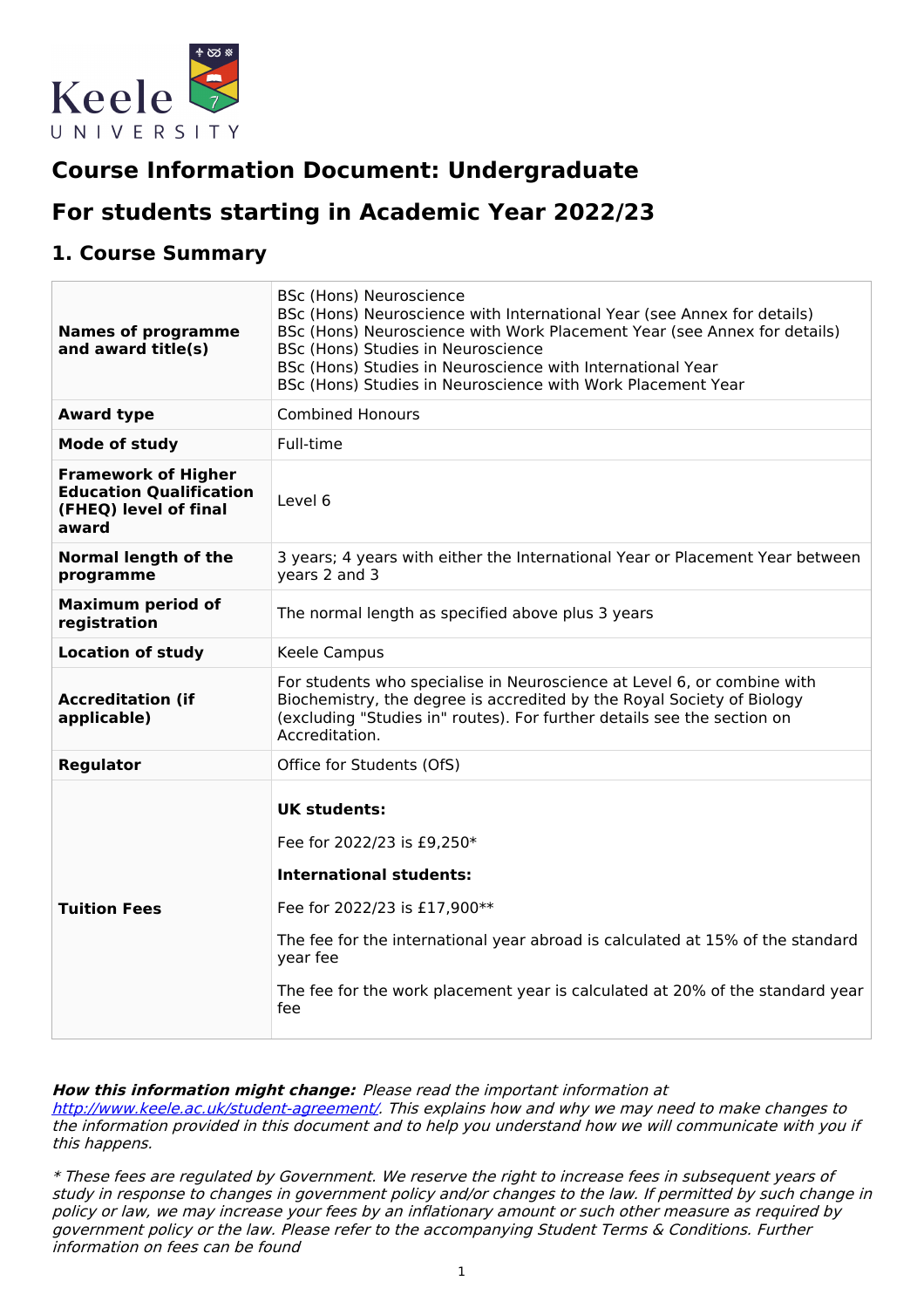at <http://www.keele.ac.uk/studentfunding/tuitionfees/>

\*\* We reserve the right to increase fees in subsequent years of study by an inflationary amount. Please refer to the accompanying Student Terms & Conditions for full details. Further information on fees can be found at <http://www.keele.ac.uk/studentfunding/tuitionfees/>

### **2. What is a Combined Honours programme?**

NB: all students who study a science Principal subject are candidates for the degree of Bachelor of Science (with Honours) (BSc Hons) irrespective of their second Principal subject.

Combined Honours degrees are degrees that are taken in two different subjects, resulting in an X and Y degree title. If you are taking a Combined Honours programme, these will be the two subjects you applied for. These are referred to as your Principal Subjects.

In a Combined Honours degree you must take at least 135 credits in each Principal Subject (270 credits in total), accrued over all three levels of study, with at least 45 credits at each level of study (Levels 4, 5 and 6) in each of two Principal Subjects (90 credits per year). The remaining available credits can be filled with modules from these subjects or other subjects entirely.

As a Combined Honours student you can choose to study just one subject in your final year of study, taking a minimum of 90 credits in this subject. This will result in an X with Y degree title.

## **3. Overview of the Programme**

Neuroscience is the study of the nervous system and how it enables us to sense and move through our environment. The Neuroscience programme at Keele is designed to equip you with the multidisciplinary skills and knowledge employed by Neuroscientists researching these phenomena. Our overarching aim is to provide you with a strong grounding in the key principles of neuroanatomy, neurophysiology, neuropharmacology, cognitive neuroscience and neuropathology.

In the first year, you will study a broad coverage of cell and molecular biology, biochemistry, genetics, human physiology and be introduced to the anatomy and physiology of the nervous system. In the second year, you will explore key concepts in neuroscience including how the brain develops, the mechanisms underlying learning and memory, how drugs affect the nervous system, the anatomy of the human nervous system, and how electrical activity in the brain works to control function. In the final year, you will explore how the brain governs behaviour, the mechanisms underlying neuropathology, how our sensory systems work, and understand how the brain can regenerate and repair itself.

During the programme you will receive research training in experimental design, practical techniques and data analysis. This will culminate in the opportunity to undertake a final year research project (laboratory or computer based) under expert guidance of our Neuroscience teaching staff. Between Years 2 and 3 of the course, you can also opt to spend (i) a year abroad studying or (ii) a placement year working in industry or a partner research institute.

## **4. Aims of the programme**

The broad aims of the programme are to:

- provide you with knowledge, understanding and skills relevant to neuroscience;
- produce skilled and motivated graduates who are suitably prepared for further study or for employment within or outside their field;
- cultivate interest in neuroscience, within a caring and intellectually stimulating environment;
- promote the development of a range of employability skills to enable you to undertake relevant postgraduate study.
- promote the development of independent research skills to enable you to undertake relevant postgraduate study.

## **5. What you will learn**

The intended learning outcomes of the programme (what students should know, understand and be able to do at the end of the programme), can be described under the following headings:

- Subject knowledge and understanding
- Subject specific skills
- Intellectual skills
- Key or transferable skills (including employability skills)

#### **Subject knowledge and understanding**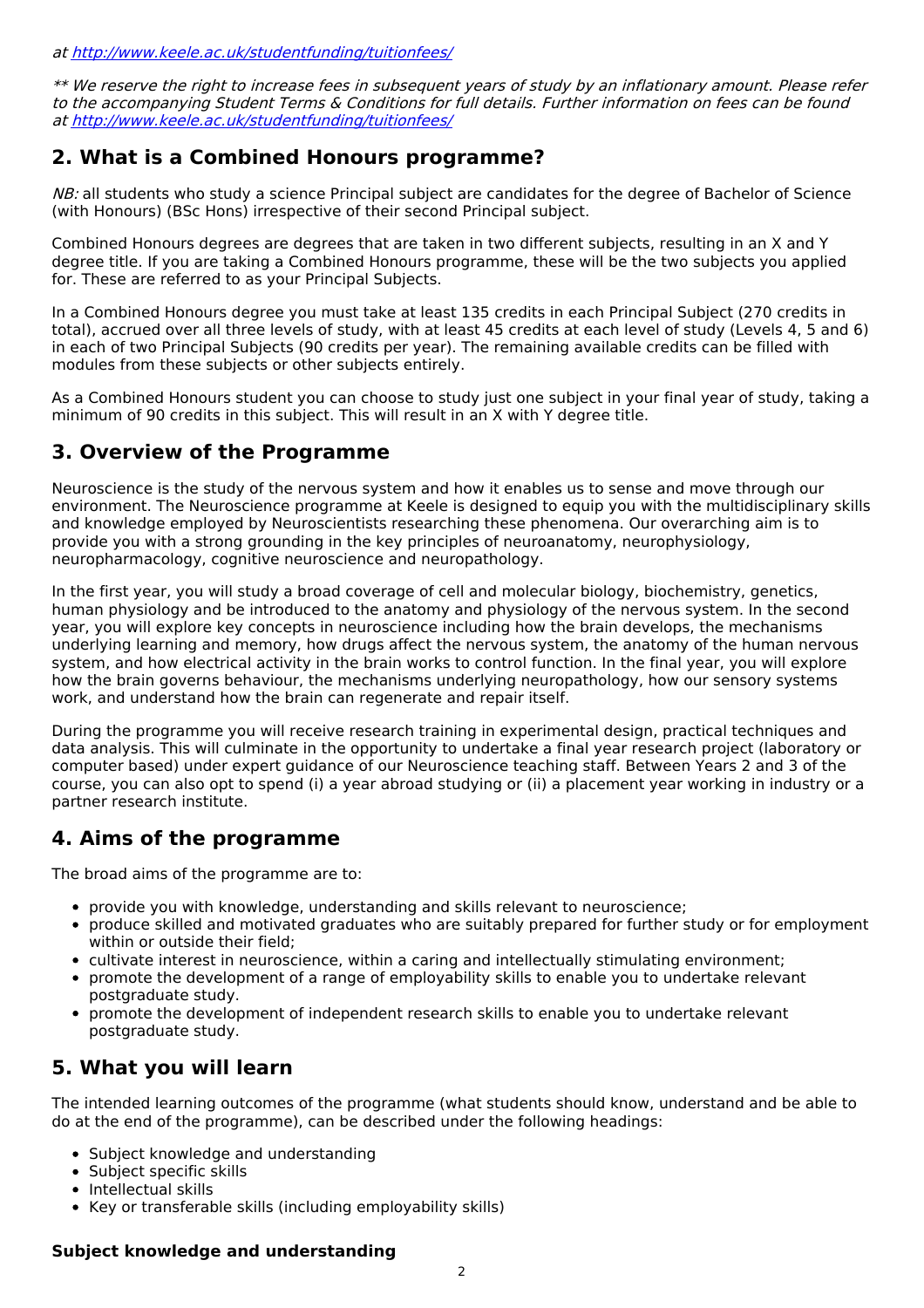Successful students will be able to demonstrate knowledge and understanding of:

- cellular and gross anatomical features of the, developing and adult, peripheral and central nervous system
- neuronal function, from a single cell to simple neuronal networks
- the ionic principles underlying neuronal activity
- the biochemical principles of cellular and systemic physiological systems
- pharmacological principles of neuronal function, and the interaction with pharmaceutical agents
- the basic experimental skills appropriate to the discipline of neuroscience
- the approaches to acquiring, interpreting, analysing data from a variety of sources, including the use of statistics
- neuronal mechanisms of cognitive function, and the relationship to the same phenomena at the behavioural level
- cellular mechanisms underlying pathology of the nervous system
- the contribution of research to the development of neuroscience knowledge
- the use of anatomical and pharmacological terminology in neuroscience
- the relevance of neuroscience to medical problems and improving the quality of life

#### **Subject specific skills**

Successful students will be able to:

- use a range of techniques for the acquisition and analysis of information relevant to the subject
- use a range of laboratory techniques to ensure competence in experimental skills.
- record and analyse data in a manner that ensure validity, accuracy, calibration, precision, and reliability
- formulate a hypothesis to design, conduct, analyse, report and evaluate experiments.
- recognise philosophical and ethical issues relevant to the subject, and appreciate the need for ethical standards and professional codes of conduct.
- work safely and responsibly in the laboratory, with awareness of standard procedures

#### **Intellectual skills**

Successful students will be able to:

- assess the merits of contrasting theories, paradigms, concepts or principles
- think independently, set tasks and solve problems by a variety of methods
- make reasoned decisions and develop reasoned arguments
- obtain and interpret several lines of subject-specific evidence to formulate and test hypotheses
- make critical interpretations, evaluations and judgements of data and text
- analyse, synthesise and summarise information critically, including published research or reports
- apply scientific understanding to familiar and unfamiliar problems, and emphasise the interdisciplinary nature of science and the validity of different points of view
- take responsibility for their own learning and reflect upon that learning

#### **Key or transferable skills (including employability skills)**

Successful students will be able to:

- develop an adaptable, flexible, sustainable and effective approach to study and work, including time management, creativity and intellectual integrity
- acquire, analyse, synthesise, summarise and present information and ideas from a wide range of sources: textual, numerical, verbal, graphical
- prepare, process, interpret and present data using appropriate qualitative and quantitative techniques, statistical programmes, spreadsheets and programs for presenting data visually
- use the internet and other electronic sources critically as a means of communication and a source of  $\bullet$ information
- cite and reference work in an appropriate manner, avoiding issues with plagiarism
- communicate effectively to a variety of audiences by written, spoken and graphical means using appropriate techniques and scientific language
- develop skills necessary for self-managed and lifelong learning, including working independently, organisational, enterprise and knowledge transfer skills
- work with others to achieve an objective in a respectful manner that is accepting of the viewpoints and opinions of others and evaluates the roles and development of team members
- motivate themselves and sustain that motivation over an extended period of time
- identify and work towards targets for personal, academic and career development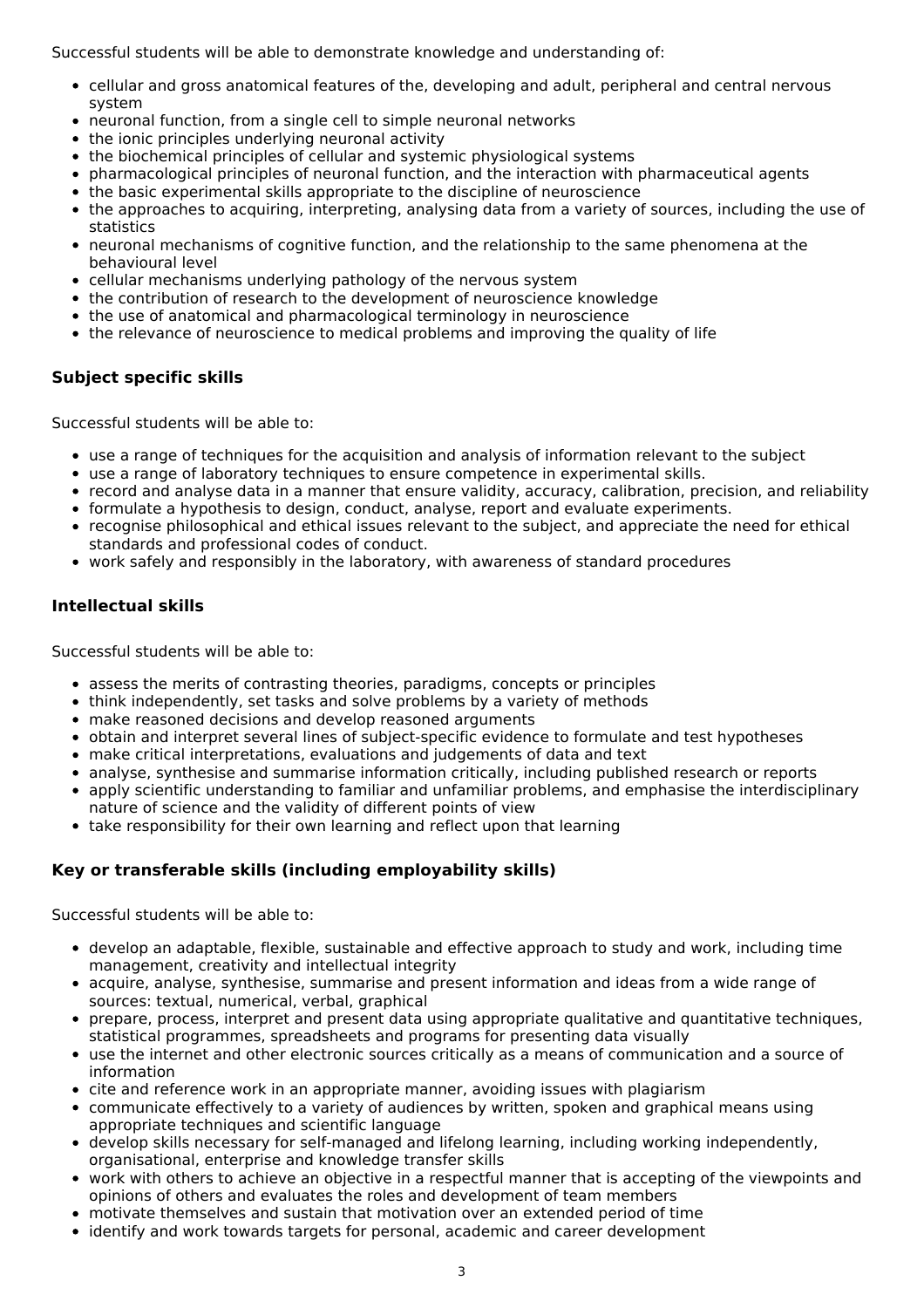We are committed to developing not only your intellectual, but also personal and professional skills. Alongside our innovative programme, Keele University offers a wide range of enriching activities that offer added value and aim to maximise your potential.

Further information can be found at: <http://www.keele.ac.uk/journey/>

### **6. How is the programme taught?**

Diversity, flexibility and inclusivity is at the heart of our Education Strategy. Your Student Voice helps us to shape what we do and we include students and local employers in our decision-making process.

The delivery of our programme will include the following types of activities:

- **Laboratory practicals.** Take place in one of our labs. These give you first-hand experience in a range of scientific techniques and have been designed to ensure you develop both independent and teambased skills.
- **Online lectures.** Traditional 'lectures' are often delivered online using short videos, directed reading, key learning outcomes and Forms that you can use to ask questions anonymously. This approach will give you far more flexibility to study where, when and how you choose.
- **Live, campus-based seminars.** Delivered by experts in the field seminars are ordinarily recorded on the day so you can focus better on the discussion during the live event.
- **Live, campus-based tutorials and workshops.** Often designed to support online lectures. Tutorials and workshops help promote social learning, develop a sense of community and give you an opportunity to deepen your understanding of core issues, ask questions and discuss content with other students and your tutors.
- **Live, online tutorials, workshops and drop-in sessions.** Often used to host plenary sessions. These plenary sessions are optional, added value and may cover topics common to all students such as: note taking and meet your alumni at Level 4; IT and data analysis at Level 5 and writing retreats and careers at Level 6.
- **Final year research project.** Undertaking an experimental project with the support of an experienced researcher allows students to formulate relevant research questions and devise, carry out and analyse experiments to answer them.

## **7. Teaching Staff**

University life is not just about the content of your degree. It is also an opportunity to network, to speak to people working in fields that excite you. Here in Life Sciences, you will meet a diverse range of staff that you can see by using the following link: [\(https://www.keele.ac.uk/lifesci/people/](https://www.keele.ac.uk/lifesci/people/)).

We will also invite speakers from the School of Pharmacy, Medicine and local NHS Trusts.

Our staff include world-leading researchers, clinical practitioners and experts in learning and teaching. As part of their training, all staff complete post-graduate courses on learning and teaching. Some take this to Masters level and beyond, choosing to specialise in pedagogic research to ensure that our programmes are taught to the very highest standards.

The University will attempt to minimise changes to our core teaching teams, however, delivery of the programme depends on having a sufficient number of staff with the relevant expertise to ensure that the programme is taught to the appropriate academic standard.

Staff turnover, for example where key members of staff leave, fall ill or go on research leave, may result in changes to the programme's content. The University will endeavour to ensure that any impact on students is limited if such changes occur.

## **8. What is the structure of the Programme?**

The academic year runs from September to June and is divided into two semesters. The number of weeks of teaching will vary from programme to programme, but you can generally expect to attend scheduled teaching sessions between the end of September and mid-December, and from mid-January to the end of April. Our degree courses are organised into modules. Each module is usually a self-contained unit of study and each is usually assessed separately with the award of credits on the basis of 1 credit  $= 10$  hours of student effort. An outline of the structure of the programme is provided in the tables below.

Some modules are compulsory and you are required to study them to complete this course. Some are optional, giving you some choice over what you study.

A summary of the credit requirements per year is as follows, with a minimum of 90 subject credits (compulsory plus optional) required for each year.

For further information on the content of modules currently offered, including the list of elective modules,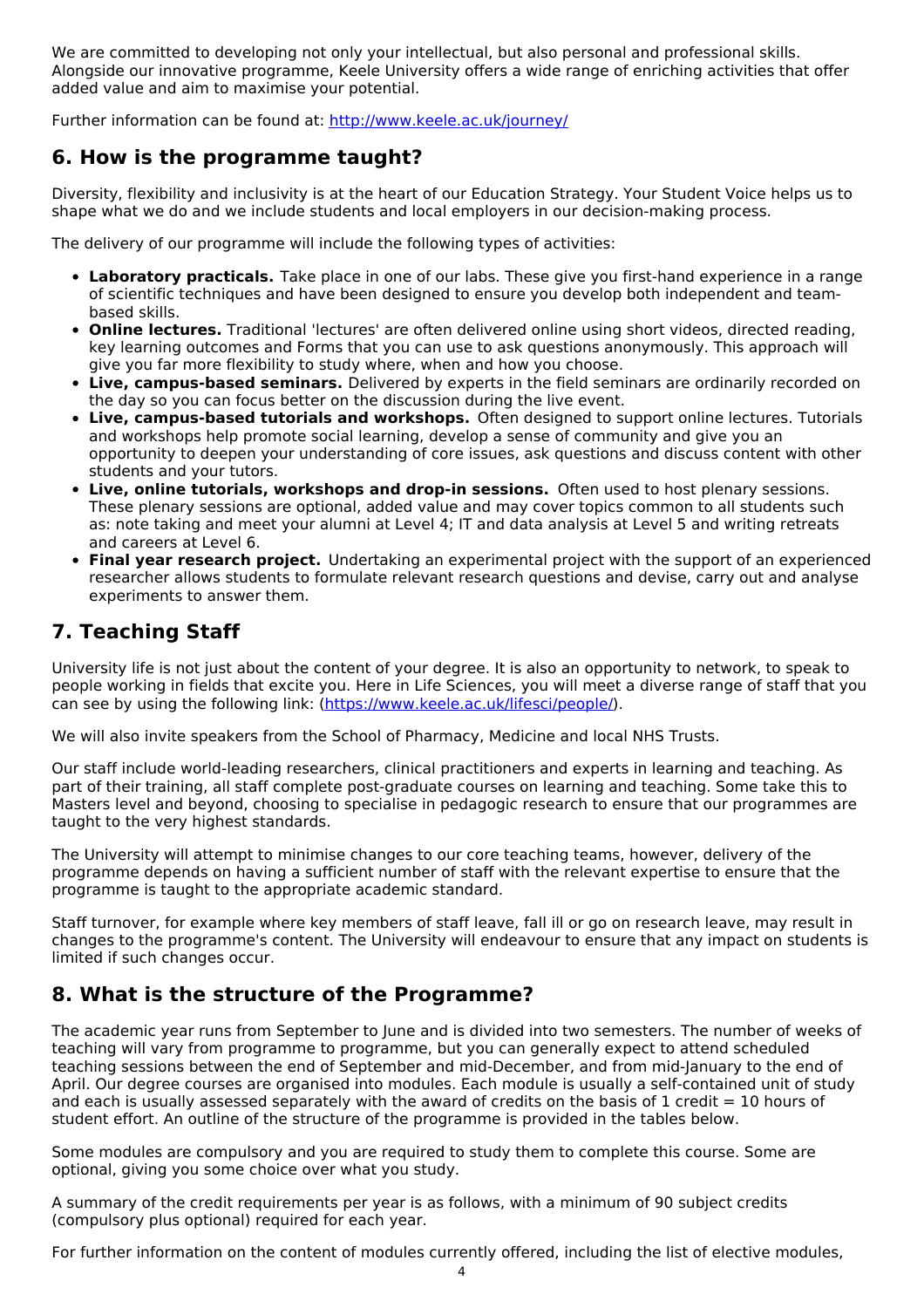please visit: <https://www.keele.ac.uk/recordsandexams/modulecatalogue/>

| Year    |                   | <b>Optional</b> |     | <b>Electives</b> |     |
|---------|-------------------|-----------------|-----|------------------|-----|
|         | <b>Compulsory</b> | Min             | Max | Min              | Max |
| Level 4 | 60                | 0               | 0   | 0                | 0   |
| Level 5 | 30                | 30              | 30  | 0                | 0   |
| Level 6 | 0                 | 45              | 60  | 0                | 15  |

In year 3 there is the option to choose to specialise in one of your subjects, taking a minimum of 90 credits in this subject rather than taking modules from both subjects

### **Module Lists**

### **Level 4**

| <b>Compulsory modules</b>    | <b>Module Code</b> | <b>Credits</b> | <b>Period</b> |
|------------------------------|--------------------|----------------|---------------|
| Introduction to Neuroscience | LSC-10047          | 30             | Semester 1-2  |
| Physiology and Anatomy       | LSC-10074          | 30             | Semester 1-2  |
| Core Practical Skills        | LSC-10087          |                | Semester 1-2  |

#### **Core Practical Skills (LSC-10087)**

LSC-10087 is a core, zero-credit module. All lab-work across this Level of study will be coordinated through this module and assessed within other credit-bearing modules across the year where appropriate. This module also provides helpful academic support and development material that provide added value to enhance your overall student experience.

Students who fail this module will transfer to Studies in Neuroscience. This route is not accredited by the RSB.

### **Level 5**

| <b>Compulsory modules</b>      | <b>Module Code</b> | <b>Credits</b> | <b>Period</b> |
|--------------------------------|--------------------|----------------|---------------|
| Neuroscience Research Methods  | LSC-20078          | 30             | Semester 1-2  |
| Practical Skills in Bioscience | LSC-20107          |                | Semester 1-2  |

| <b>Optional modules</b>        | <b>Module Code</b> | <b>Credits</b> | <b>Period</b> |
|--------------------------------|--------------------|----------------|---------------|
| Life Sciences Study Abroad III | LSC-20065          | 15             | Semester 1    |
| Life Sciences Study Abroad IV  | LSC-20066          | 15             | Semester 1    |
| Neurone to Brain               | LSC-20075          | 15             | Semester 1    |
| Neurodevelopment               | LSC-20077          | 15             | Semester 1    |
| Neuroanatomy                   | LSC-20079          | 15             | Semester 1    |
| Research and Analytical Skills | LSC-20056          | 15             | Semester 2    |
| Neuropharmacology              | LSC-20061          | 15             | Semester 2    |
| Learning & Memory              | LSC-20076          | 15             | Semester 2    |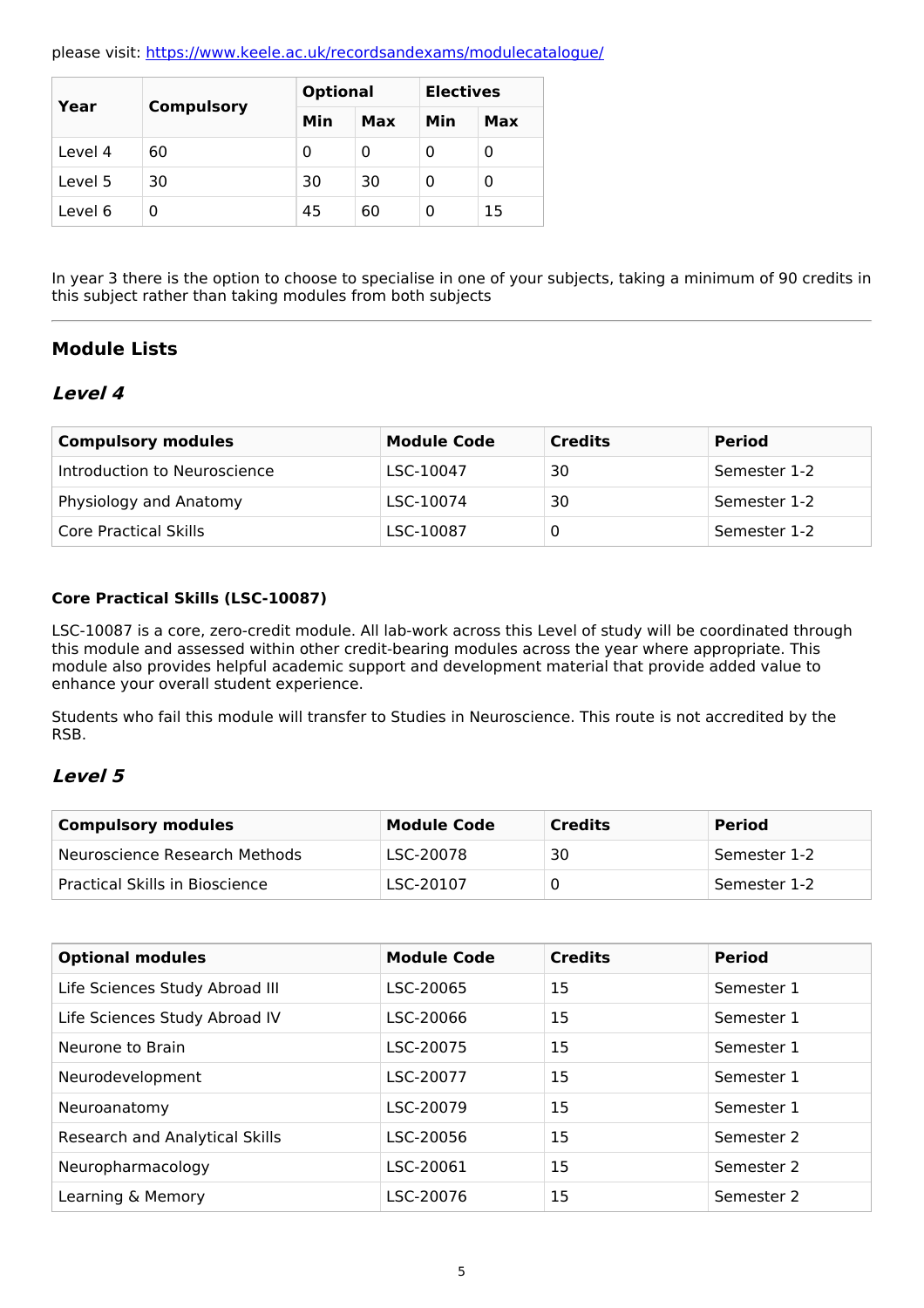#### **Level 5 Module Rules**

- LSC-20065, LSC-20066 and LSC-20056: Study Abroad students only. Students can choose to study abroad in semester 1 instead of taking LSC-20078. They do both LSC-20065/66 in semester 1 and in semester 2 (at Keele) they do LSC-20056 plus an additional (semester 2) 15 credit option module (total  $= 60$  credits).
- Students not doing Study Abroad choose 15 option credits in each semester in addition to LSC-20078  $(total = 60 \text{ credits}).$

#### **Practical Skills in Bioscience (LSC-20107)**

LSC-20107 is a core, zero-credit module. All lab-work across this Level of study will be coordinated through this module and assessed within other credit-bearing modules across the year where appropriate. This module also provides helpful academic support and development material that provide added value to enhance your overall student experience.

Students who fail this module will transfer to Studies in Neuroscience. This route is not accredited by the RSB.

### **Level 6**

| <b>Optional modules</b>                                                              | <b>Module Code</b> | <b>Credits</b> | <b>Period</b> |
|--------------------------------------------------------------------------------------|--------------------|----------------|---------------|
| <b>Behavioural Neuroscience</b>                                                      | LSC-30052          | 15             | Semester 1    |
| <b>Brain Disease</b>                                                                 | LSC-30063          | 15             | Semester 1    |
| Applied Life Sciences Placement - ISP                                                | LSC-30019          | 15             | Semester 1-2  |
| Double Applied Life Sciences Placement -<br>ISP.                                     | LSC-30038          | 30             | Semester 1-2  |
| Life Sciences Double Experimental Project<br>(with research skills assessment)       | LSC-30045          | 30             | Semester 1-2  |
| Life Sciences Single Experimental Project<br>(with research skills assessment) - ISP | LSC-30048          | 15             | Semester 1-2  |
| Life Sciences Dissertation                                                           | LSC-30050          | 15             | Semester 1-2  |
| Regeneration and Repair in the Nervous<br>System                                     | LSC-30039          | 15             | Semester 2    |
| Current Research Topics in Neuroscience                                              | LSC-30042          | 15             | Semester 2    |
| <b>Special Senses</b>                                                                | LSC-30053          | 15             | Semester 2    |

If you choose to specialise in this subject in your final year you will study the following modules:

| <b>Compulsory modules</b>                        | <b>Module Code</b> | <b>Credits</b> | <b>Period</b> |
|--------------------------------------------------|--------------------|----------------|---------------|
| Behavioural Neuroscience                         | LSC-30052          | 15             | Semester 1    |
| <b>Brain Disease</b>                             | LSC-30063          | 15             | Semester 1    |
| Regeneration and Repair in the Nervous<br>System | LSC-30039          | 15             | Semester 2    |
| Current Research Topics in Neuroscience          | LSC-30042          | 15             | Semester 2    |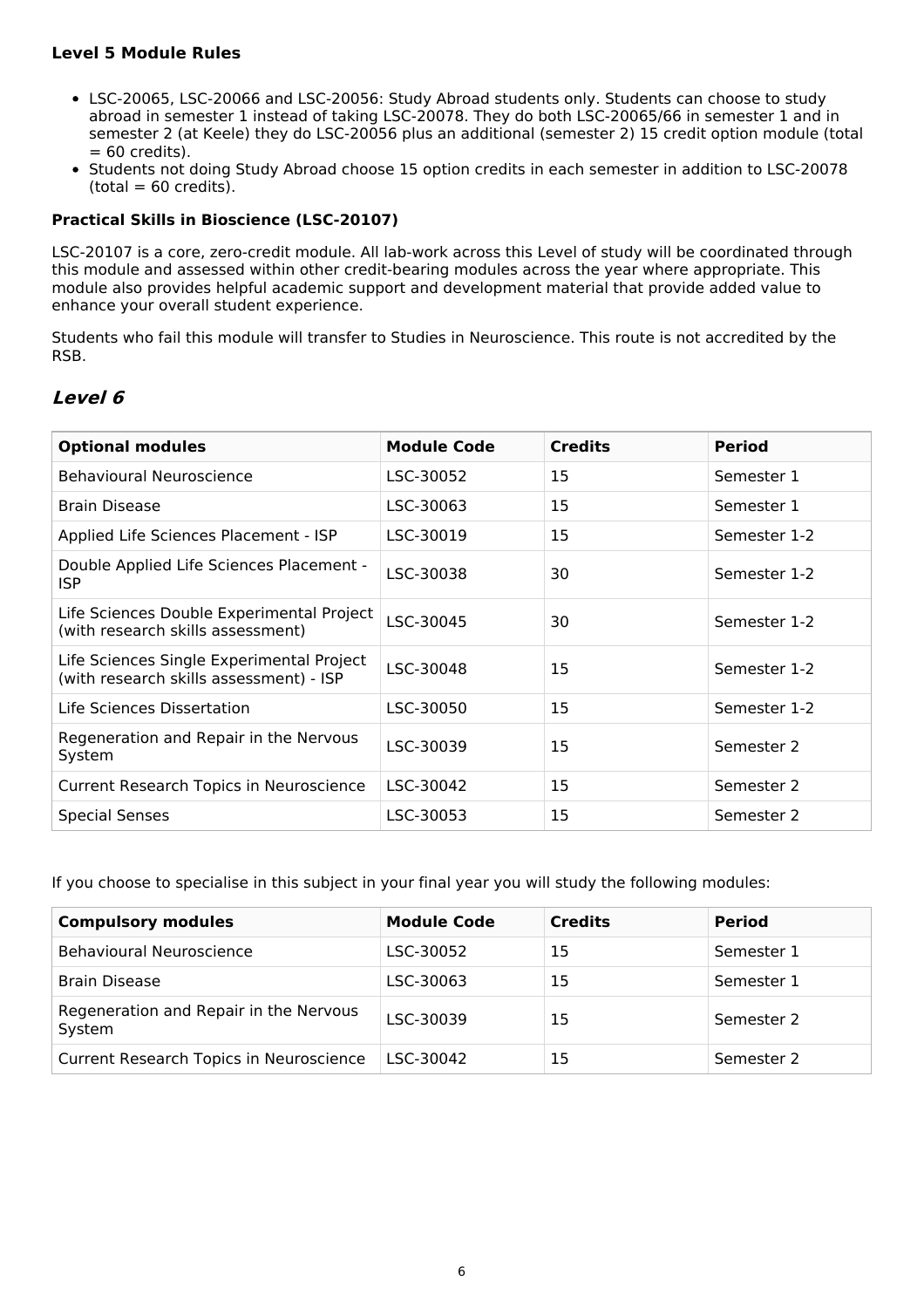| <b>Optional modules</b>                                                        | <b>Module Code</b> | <b>Credits</b> | <b>Period</b> |
|--------------------------------------------------------------------------------|--------------------|----------------|---------------|
| Advances in Medicine                                                           | LSC-30028          | 15             | Semester 1    |
| <b>Tropical Biology Field Course</b>                                           | LSC-30066          | 15             | Semester 1    |
| Applied Regenerative Medicine                                                  | LSC-30068          | 15             | Semester 1    |
| Double Applied Life Sciences Placement -<br><b>ISP</b>                         | LSC-30038          | 30             | Semester 1-2  |
| Life Sciences Double Experimental Project<br>(with research skills assessment) | LSC-30045          | 30             | Semester 1-2  |
| Clinical Pathology                                                             | LSC-30009          | 15             | Semester 2    |
| <b>Special Senses</b>                                                          | LSC-30053          | 15             | Semester 2    |

#### **Level 6 Module Rules**

- 1. LSC-30038/LSC-30045: students taking Biochemistry & Neuroscience must choose one of these modules. The remaining 30 credits for Neuroscience is made up of either two option modules in the relevant above table or one optional module and an approved elective.
- 2. LSC-30048/LSC-30050/LSC-30019: all other combined honours students must choose one of these modules. The remaining 45 credits for Neuroscience is made up of either three option modules in the relevant above table or two optional modules and an approved elective.

Students specialising in Neuroscience in their final year:

• All students take LSC-30045 (or LSC-30038 if returning from placement) and 60 credits of compulsory modules. The remaining 30 credits is made up of either two option modules in the above table or one optional module in the above table and either 15 credits in their minor subject or an approved elective.

Placement modules (LSC-30019 and LSC-30038) are taken only by students who have been on placement.

The Tropical Biology Field Course occurs during the summer vacation prior to commencing level 6, module LSC-30066 then forms the write-up part of the field course in semester 1 of level 6 (3rd year).

## **9. Final and intermediate awards**

Credits required for each level of academic award are as follows:

| <b>Honours</b><br><b>Degree</b>                     | 360<br>credits l | You will require at least 120 credits at levels 4, 5 and 6<br>You must accumulate a minimum of 135 credits in each Principal Subject (270 credits<br>in total), with at least 45 credits at each level of study (Levels 4, 5 and 6) in each of<br>two Principal Subjects (90 credits per year). Your degree title will be 'subject X and<br>subject Y'.<br>If you choose to study one Principal subject in your final year of study a minimum of<br>90 credits in that subject is required. Your degree title will be 'subject X with subject<br>Υ'. |
|-----------------------------------------------------|------------------|------------------------------------------------------------------------------------------------------------------------------------------------------------------------------------------------------------------------------------------------------------------------------------------------------------------------------------------------------------------------------------------------------------------------------------------------------------------------------------------------------------------------------------------------------|
| <b>Diploma</b><br>in Higher<br><b>Education</b>     | 240<br>credits   | You will require at least 120 credits at level 4 or higher and at least 120 credits at<br>level 5 or higher                                                                                                                                                                                                                                                                                                                                                                                                                                          |
| <b>Certificate</b><br>in Higher<br><b>Education</b> | 120<br>credits   | You will require at least 120 credits at level 4 or higher                                                                                                                                                                                                                                                                                                                                                                                                                                                                                           |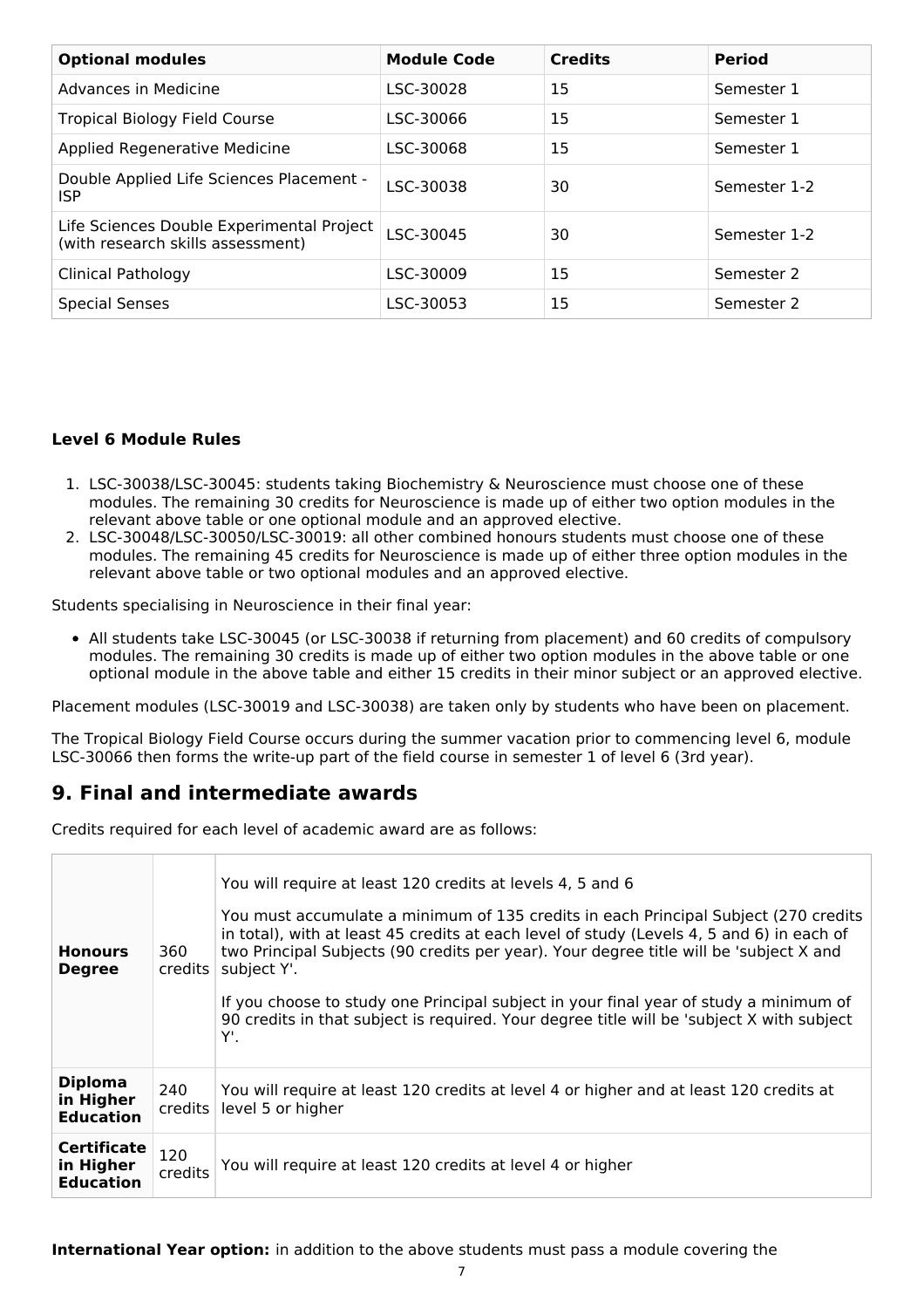international year in order to graduate with a named degree including the 'international year' wording. Students who do not complete, or fail the international year, will be transferred to the three-year version of the programme.

**Work Placement Year option:** in addition to the above students must pass a non-credit bearing module covering the work placement year in order to graduate with a named degree including the 'with Work Placement Year' wording. Students who do not complete, or fail the work placement year, will be transferred to the three-year version of the programme.

## **10. How is the Programme Assessed?**

Our assessment strategy is designed to be authentic and diverse so that you can develop key skills that meet academic, professional body and employer expectations. Module managers will provide appropriate guidance for each assessment and the marking criteria that will be used to assess your work.

Our assessment strategy will help you to develop and evidence your ability to:

- **Provide evidence-based solutions to current scientific problems.** Most often this is assessed through a range of essays, portfolios and literature reviews.
- **Critically reflect on current issues.** Reflective writing is an increasingly important skill in the workforce, particularly to healthcare professions. It can help you to identify personal strengths and weaknesses so that you can learn from your experience and maximise your potential.
- **Present scientific findings.** Often these are lab reports or experimental projects that test your ability to pose scientific hypotheses, design experiments, understand methodologies, present findings, analyse data and situate your work in the current literature.
- **Communicate effectively with a range of audiences.** These can include scientific posters, patient information leaflets, wikis, blogs or oral presentations.
- **Work professionally.** Your final year, independent research project will give you an opportunity to  $\bullet$ demonstrate a range of professional skills such as leadership, innovation, time keeping, communication and the ability to work safely and ethically.
- **Work effectively in a team.** Most often this is assessed through group presentations but can also include competencies such as working together in the lab.
- **Solve problems in a time-limited fashion.** Often in the work environment we are asked to solve problems in a relatively short amount of time. Our online tests and end-of-semester, online, open-book examinations will help you to evidence these skills.

We aim to provide constructive feedback within 3 weeks of submission for all assessed work. This is often phrased in terms of strengths, weaknesses and ways to improve to help you focus on key areas that can improve the quality of your work in the future.

## **11. Contact Time and Expected Workload**

This contact time measure is intended to provide you with an indication of the type of activity you are likely to undertake during this programme. The data is compiled based on module choices and learning patterns of students on similar programmes in previous years. Every effort is made to ensure this data is a realistic representation of what you are likely to experience, but changes to programmes, teaching methods and assessment methods mean this data is representative and not specific.

Undergraduate courses at Keele contain an element of module choice; therefore, individual students will experience a different mix of contact time and assessment types dependent upon their own individual choice of modules. The figures below are an example of activities that a student may expect on your chosen course by year stage of study. Contact time includes scheduled activities such as: lecture, seminar, tutorial, project supervision, demonstration, practical classes and labs, supervised time in labs/workshop, fieldwork and external visits. The figures are based on 1,200 hours of student effort each year for full-time students.

### **Activity**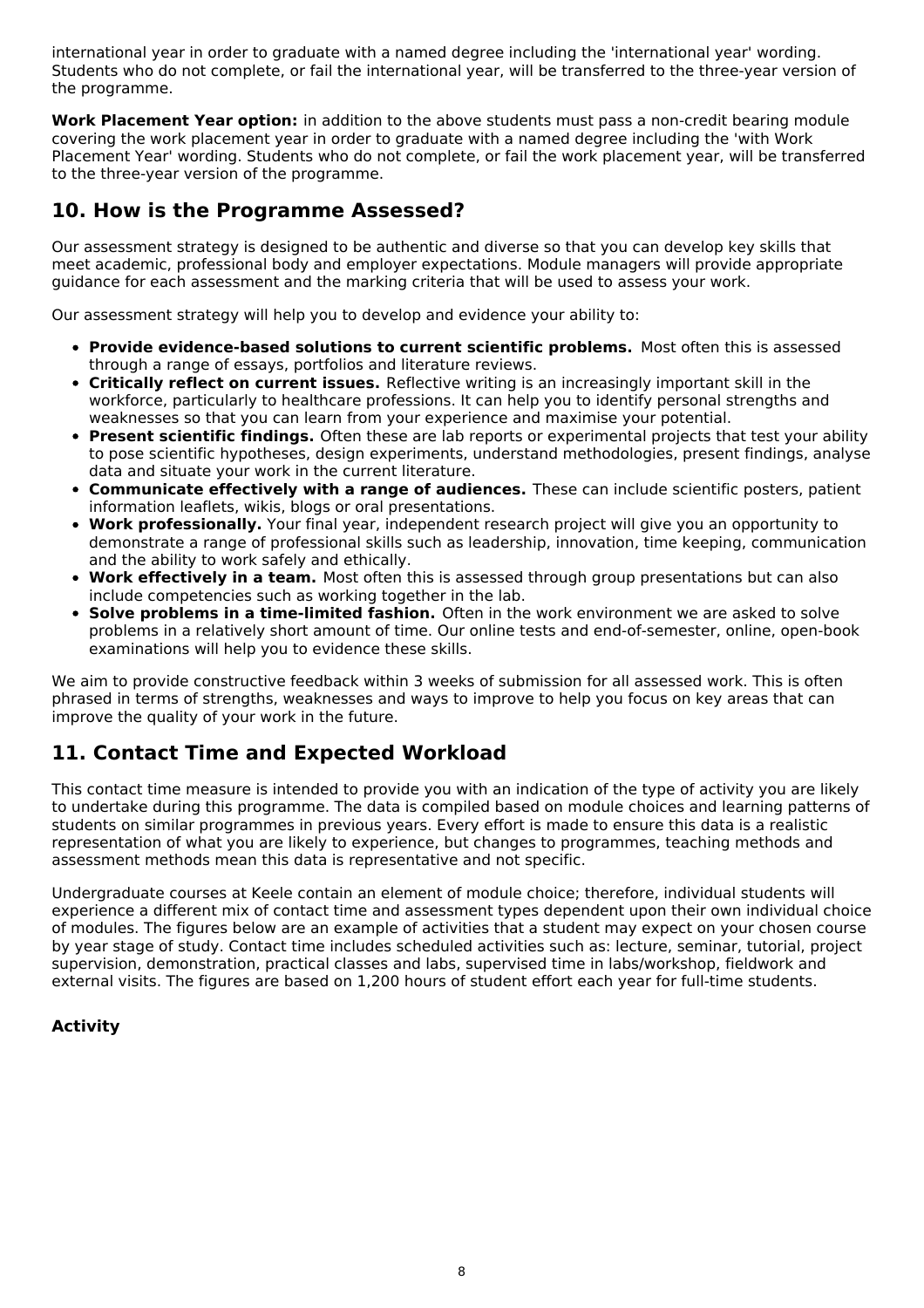|                     | <b>Scheduled learning and teaching</b><br>activities | <b>Guided independent</b><br><b>Study</b> | <b>Placements</b> |
|---------------------|------------------------------------------------------|-------------------------------------------|-------------------|
| Year 1 (Level<br>4) | 22%                                                  | 78%                                       | 0%                |
| Year 2 (Level<br>5) | 23%                                                  | 77%                                       | 0%                |
| Year 3 (Level<br>6) | 16%                                                  | 84%                                       | 0%                |

## **12. Accreditation**

The programme for all students who specialise in Neuroscience at level 6 or combine with Biochemistry is accredited by the Royal Society of Biology.

A pass mark must be obtained in both of our zero-credit, lab-based modules (one at Level 4 and the other Level 5) and the Life Sciences Double Experimental Project with research skills assessment (or, subject to agreement, Double Applied Life Sciences Placement) to attain an accredited degree. For students who do not fulfil the conditions of this regulation, the degree award will be 'Studies in Neuroscience' and the degree will not be accredited by the Royal Society of Biology.

## **13. University Regulations**

The University Regulations form the framework for learning, teaching and assessment and other aspects of the student experience. Further information about the University Regulations can be found at: <http://www.keele.ac.uk/student-agreement/>

If this programme has any exemptions, variations or additions to the University Regulations these will be detailed in an Annex at the end of this document titled 'Programme-specific regulations'.

A student who has completed a semester abroad will not normally be eligible to transfer onto the International Year option.

## **14. Other Learning Opportunities**

### **Study abroad (semester)**

Students on the programme have the potential opportunity to spend the first semester abroad in their second year studying at one of Keele's international partner universities.

Exactly which countries are available depends on the student's choice of degree subjects. An indicative list of countries is on the website (<http://www.keele.ac.uk/studyabroad/partneruniversities/>); however this does not guarantee the availability of study in a specific country as this is subject to the University's application process for studying abroad.

No additional tuition fees are payable for a single semester studying abroad but students do have to bear the costs of travelling to and from their destination university, accommodation, food and personal costs. Depending on the destination they are studying at additional costs may include visas, study permits, residence permits, and compulsory health checks. Students should expect the total costs of studying abroad to be greater than if they study in the UK, information is made available from the Global Education Team throughout the process, as costs will vary depending on destination.

Whilst students are studying abroad any Student Finance eligibility will continue, where applicable students may be eligible for specific travel or disability grants. Students studying outside of this programme may be eligible for income dependent bursaries at Keele. Students travel on a comprehensive Keele University insurance plan, for which there are currently no additional charges. Some governments and/or universities require additional compulsory health coverage plans; costs for this will be advised during the application process.

### **Study Abroad (International Year)**

A summary of the International Year, which is a potential option for students after completion of year 2 (Level 5), is provided in the Annex for the International Year.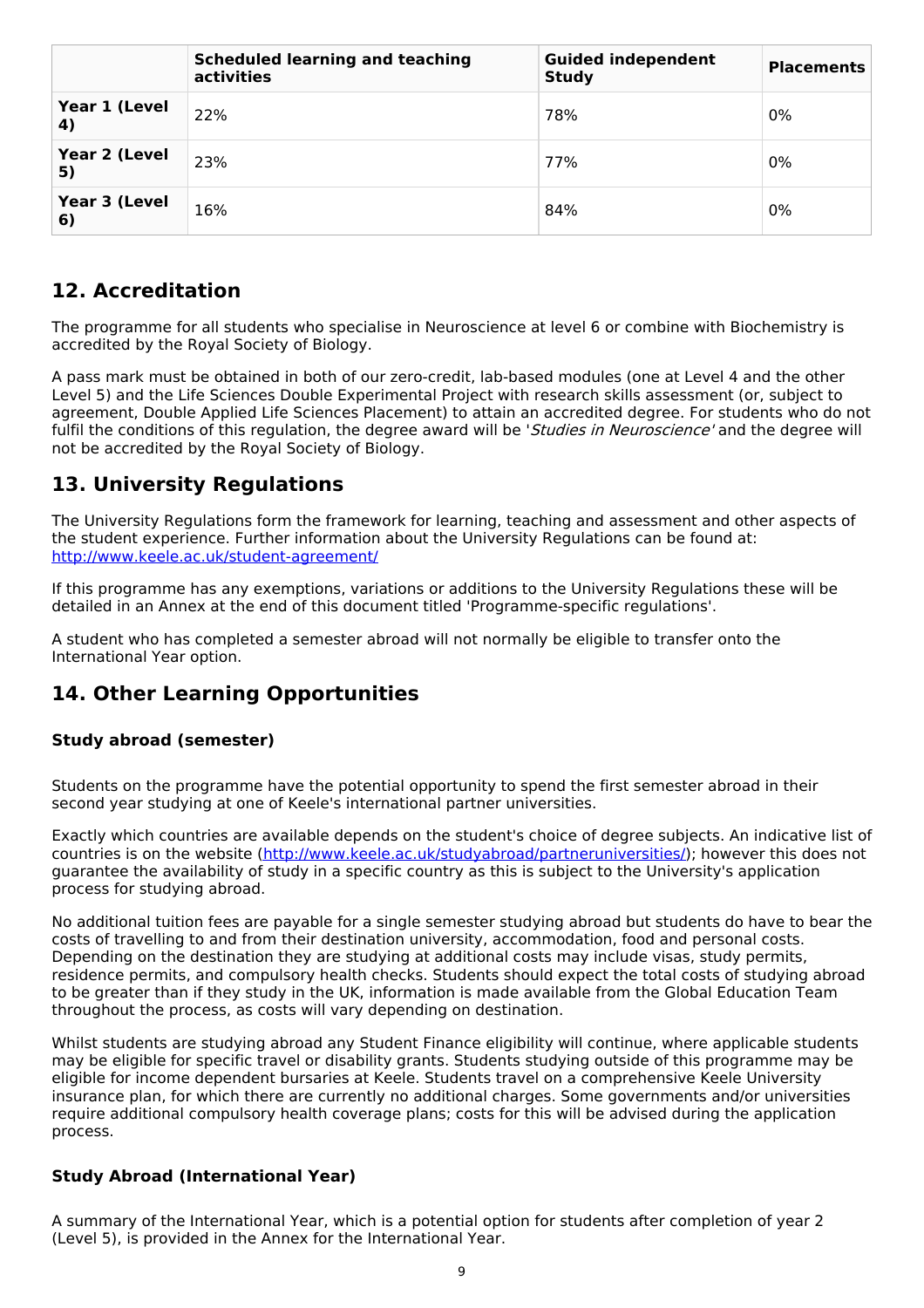#### **Summer secondments/placements**

Keele staff and staff from external Universities may be able to offer placements within their laboratories to gain hands-on experience of research work. These are usually 2-8 weeks over the summer vacation period. Students may also apply for Summer Vacation bursaries when available, e.g. <https://www.physoc.org/supporting-you/grants/summer-studentships/>.

#### **Tropical Field Course**

You could apply for our School tropical field that takes place in Malaysia. These are often more conservational in nature, but again provide fantastic international experience.

#### **Operation Wallacea**

This is a private company that supports a wide range of student projects with a particular focus on biodiversity and climate research. More information can be found at: <https://www.opwall.com>

## **15. Additional Costs**

There will be additional costs for inter-library loans and potential overdue library fines, printing and graduation. Foreign Placements are likely to incur addition costs for flights, transport, inoculations and accommodation.

Other than for the purchase of some textbooks, the value and quantity of which varies considerably from student to student, we do not anticipate any further costs for this undergraduate programme.

### **16. Annex - International Year**

#### **Neuroscience with International Year**

Please note: in order to be eligible to take the International Year option your other subject must also offer this option. Please refer to the information published in the course document for your other subject.

#### **International Year Programme**

Students registered for this Combined Honours programme may either be admitted for or apply to transfer during their period of study at Level 5 to the Combined Honours programme in both their principal subjects, providing that they meet the progression criteria outlined in this document. Students accepted onto the International Year programme will have an extra year of study at an international partner institution after they have completed Year 2 (Level 5) at Keele.

Students who successfully complete both the second year (Level 5) and the International Year will be permitted to progress to Level 6. Students who fail to satisfy the examiners in respect of the International Year will normally revert to the Combined Honours programme without the International Year and progress to Level 6 on that basis. The failure will be recorded on the student's final transcript.

Study at Level 4, Level 5 and Level 6 will be as per the main body of this document. The additional detail contained in this annex will pertain solely to students registered for the International Year option.

#### **International Year Programme Aims**

In addition to the programme aims specified in the main body of this document, the international year programme of study aims to provide students with:

- 1. Personal development as a student and a researcher with an appreciation of the international dimension of their subject
- 2. Experience of a different culture, academically, professionally and socially

#### **Entry Requirements for the International Year**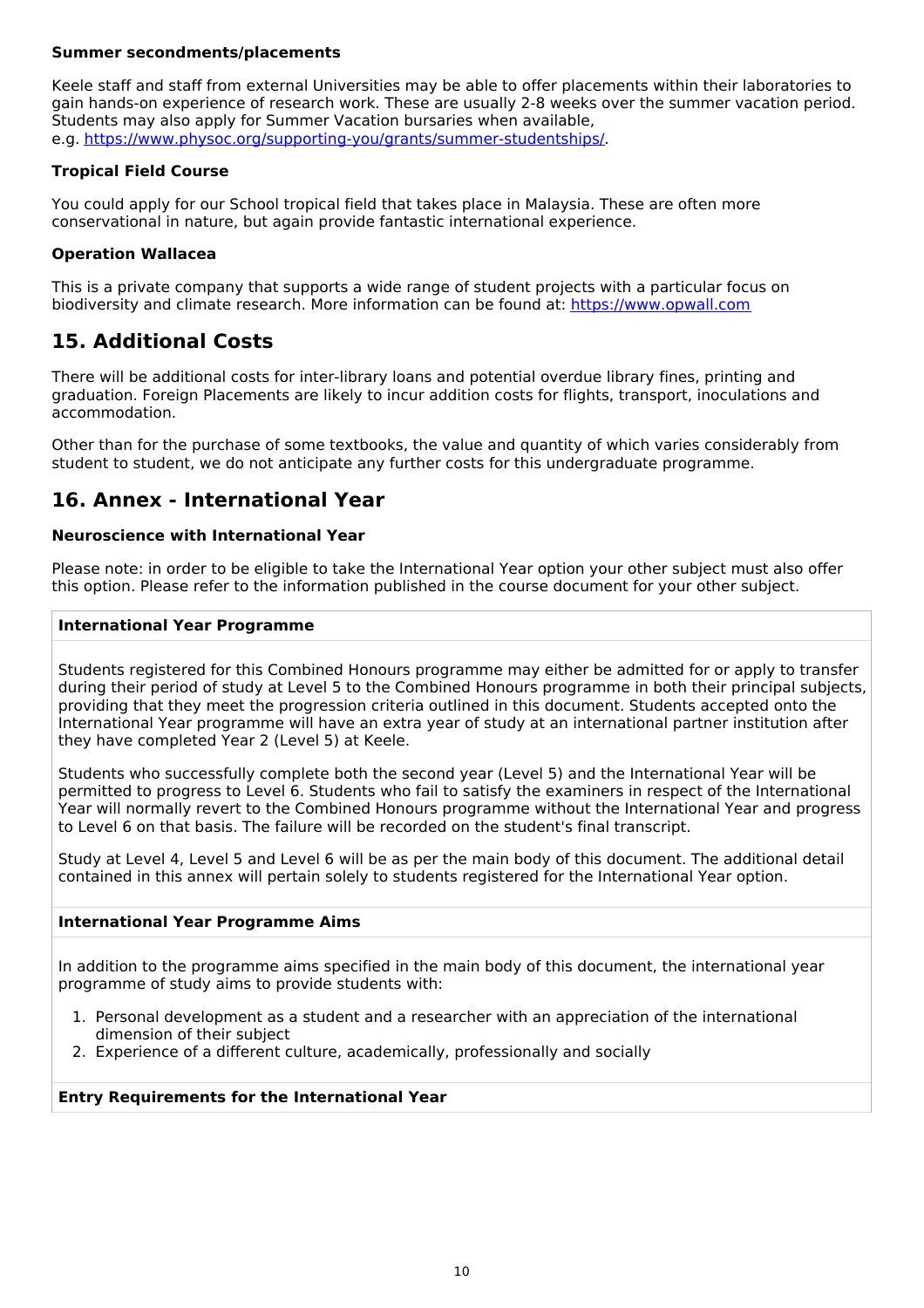Students may apply to the 4-year programme during Level 5. Admission to the International Year is subject to successful application, interview and references from appropriate staff.

The criteria to be applied are:

- Academic Performance (an average of 55% across all modules at Level 5 is required. Students with up to 15 credits of re-assessment who meet the 55% requirement may progress to the International Year. Where no Semester 1 marks have been awarded performance in 1st year marks and ongoing 2nd year assessments are taken into account)
- General Aptitude. This is evidenced by a suitable reference from an academic member of staff (ordinarily your personal tutor)

Students may not register for both an International Year and a Placement Year.

#### **Student Support**

Students will be supported whilst on the International Year via the following methods:

- Phone or Skype conversations with Study Abroad tutors, in line with recommended Personal Tutoring meeting points.
- Support from the University's Global Education Team

#### **Learning Outcomes**

In addition to the learning outcomes specified in the main text of the Programme Specification, students who complete a Keele undergraduate programme with International Year will be able to:

- 1. Describe, discuss and reflect upon the cultural and international differences and similarities of different learning environments
- 2. Discuss the benefits and challenges of global citizenship and internationalisation
- 3. Explain how their perspective on their academic discipline has been influenced by locating it within an international setting.
- 4. Use independent research skills to identify relevant information resources on a range of subjects related, or complementary, to Neuroscience.
- 5. Demonstrate the use of critical thinking skills, augmented by creativity and curiosity, in discussing the application of their International Year studies to Neuroscience.

Please note that students on Combined Honours programmes with International Year must meet the subject-specific learning outcomes for BOTH their principal subjects.

These learning outcomes will all be assessed by the submission of a satisfactory individual learning agreement, the successful completion of assessments at the partner institution and the submission of the reflective portfolio element of the international year module.

#### **Course Regulations**

Students registered for the International Year are subject to the programme-specific regulations (if any) and the University regulations. In addition, during the International Year, the following regulations will apply:

Students undertaking the International Year must complete 120 credits, which must comprise at least 40% in the student's discipline area.

This may impact on your choice of modules to study, for example you will have to choose certain modules to ensure you have the discipline specific credits required.

Students are barred from studying any module with significant overlap to the Level 6 modules to be studied on their return. Significant overlap with Level 5 modules previously studied should also be avoided.

#### **Additional costs for the International Year**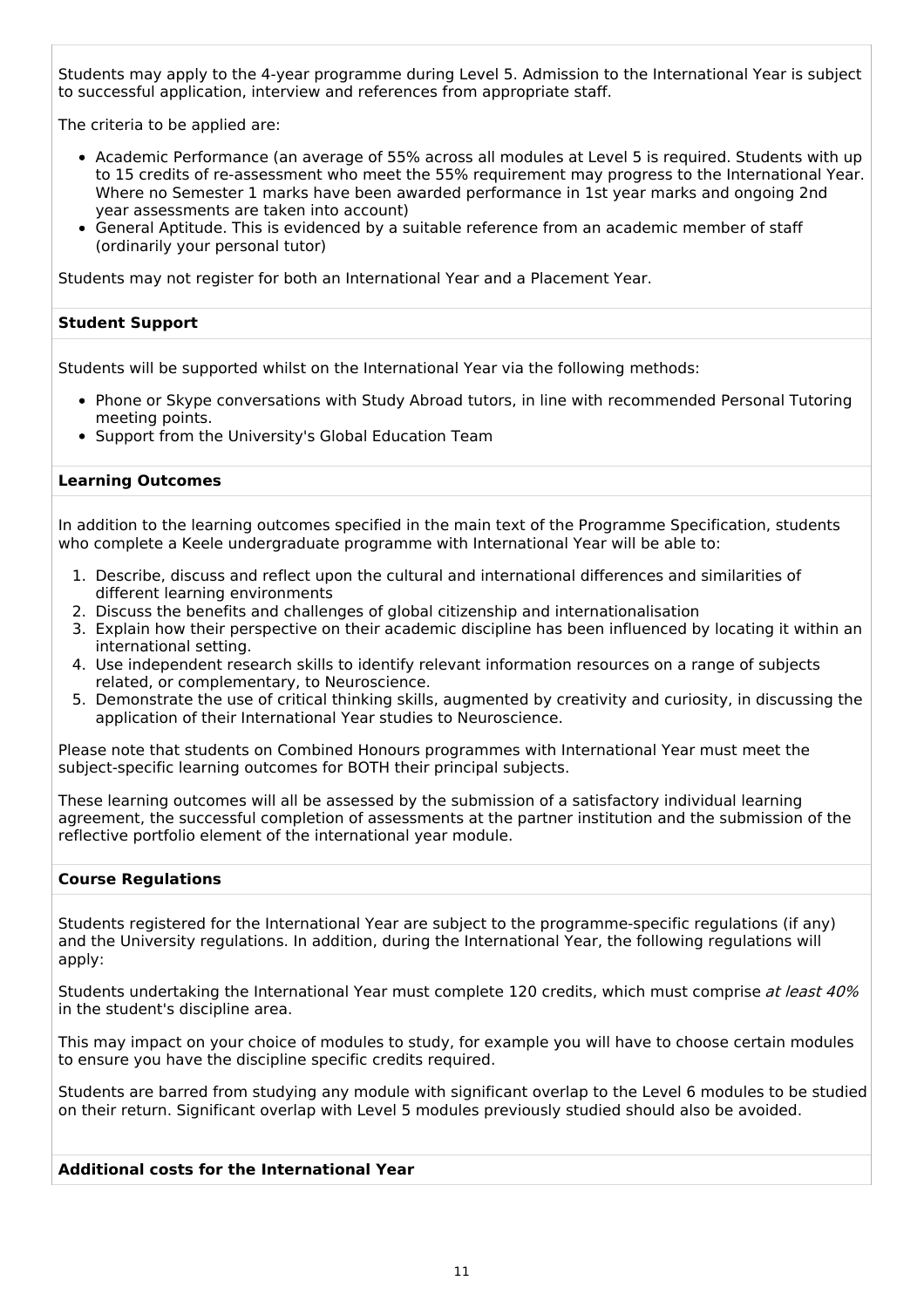Tuition fees for students on the International Year will be charged at 15% of the annual tuition fees for that year of study, as set out in Section 1. The International Year can be included in your Student Finance allocation, to find out more about your personal eligibility see: [www.gov.uk](http://www.gov.uk/)

Students will have to bear the costs of travelling to and from their destination university, accommodation, food and personal costs. Depending on the destination they are studying at additional costs may include visas, study permits, residence permits, and compulsory health checks. Students should expect the total costs of studying abroad be greater than if they study in the UK, information is made available from the Global Education Team throughout the process, as costs will vary depending on destination.

Students who meet external eligibility criteria may be eligible for grants as part of this programme. Students studying outside of this programme may be eligible income dependent bursaries at Keele.

Students travel on a comprehensive Keele University insurance plan, for which there are currently no additional charges. Some Governments and/or universities require additional compulsory health coverage plans; costs for this will be advised during the application process.

## **17. Annex - Work Placement Year**

#### **Neuroscience with Work Placement Year**

#### **Work Placement Year summary**

Students registered for this programme may either be admitted for or apply to transfer during their studies to the 'with Work Placement Year' option (NB: for Combined Honours students the rules relating to the work placement year in the subject where the placement is organised are to be followed). Students accepted onto this programme will have an extra year of study (the Work Placement Year) with a relevant placement provider after they have completed Year 2 (Level 5) at Keele.

Students who successfully complete both the second year (Level 5) and the Work Placement Year will be permitted to progress to Level 6. Students who fail to satisfactorily complete the Work Placement Year will normally revert to the 3-year programme and progress to Level 6 on that basis. The failure will be recorded on the student's final transcript.

Study at Level 4, Level 5 and Level 6 will be as per the main body of this document. The additional detail contained in this annex will pertain solely to students registered for the Work Placement Year option.

#### **Work Placement Year Programme Aims**

In addition to the programme aims specified in the main body of this document, the Work Placement Year aims to provide students with:

1. Experience of working in a subject-related laboratory or work place within an industrial, academic or public institution either in the UK or abroad

#### **Entry Requirements for the Work Placement Year**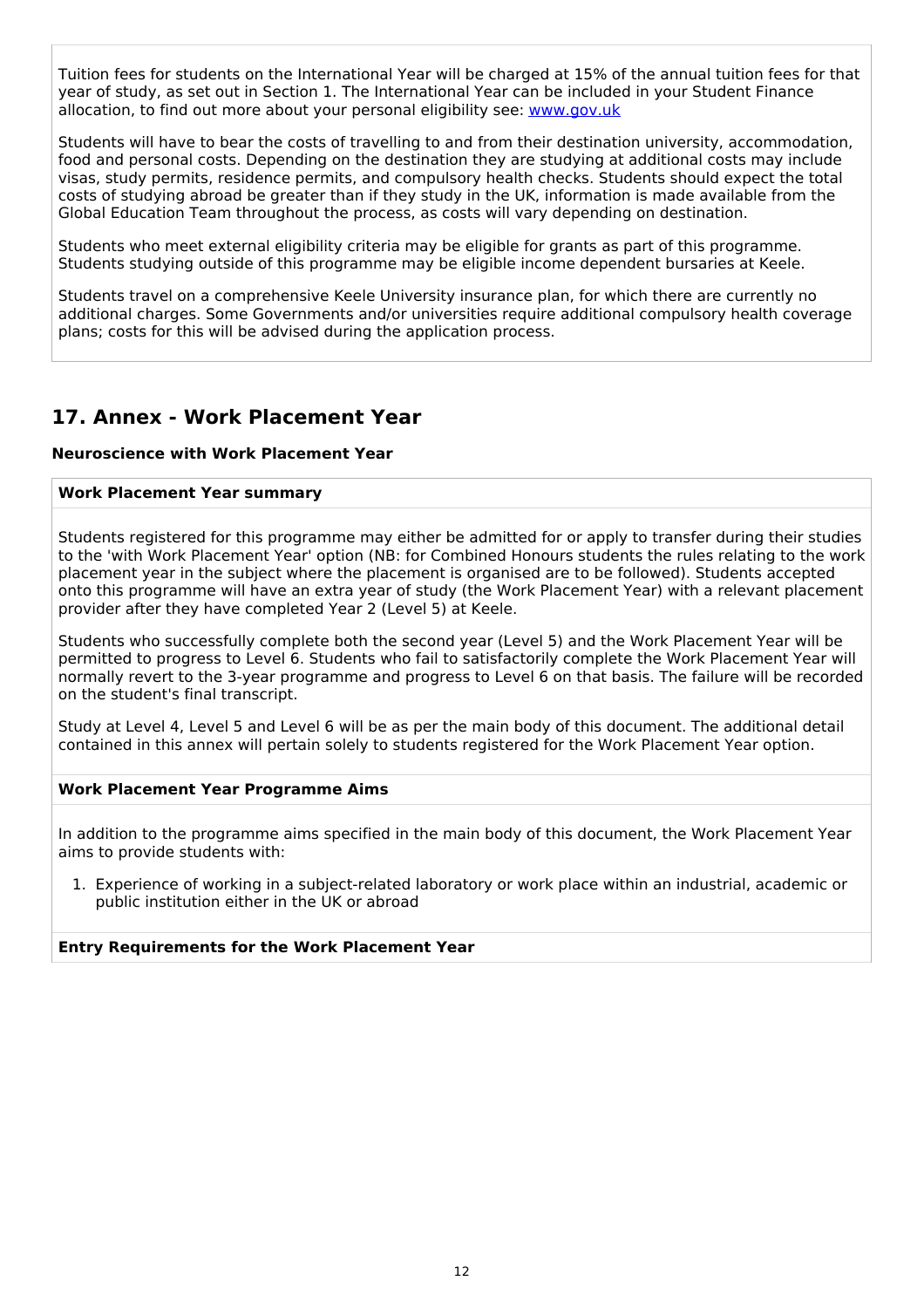Admission to the Work Placement Year is subject to successful application, interview and references from appropriate staff. Students have the opportunity to apply directly for the 4-year 'with work placement year' degree programme, or to transfer onto the 4-year programme at the end of Year-1 and in Year-2 at the end of Semester 1. Students who are initially registered for the 4-year degree programme may transfer onto the 3-year degree programme at any point in time, prior to undertaking the year-long work placement. Students who fail to pass the work placement year, and those who fail to meet the minimum requirements of the work placement year module (minimum 30 weeks full time (1,050 hours), or equivalent, work placement), will be automatically transferred onto the 3-year degree programme.

The criteria to be applied are:

- A good University attendance record and be in 'good academic standing'.
- Passed all Year-1 and Year-2 Semester 1 modules with an overall module average of > 60%
- General Aptitude (to be demonstrated by application(s) to relevant placement providers with prior agreement from the Programme Lead, interview during the 2nd semester of year 2 (Level 5), and by recommendation of the student's personal tutor and Programme Lead)
- Students undertaking work placements will be expected to complete a Health and Safety checklist prior to commencing their work experience and will be required to satisfy the Health and Safety regulations of the company or organisation at which they are based.
- (International students only) Due to visa requirements, it is not possible for international students who require a Tier 4 Visa to apply for direct entry onto the 4-year with Work Placement Year degree programme. Students wishing to transfer onto this programme should discuss this with student support, the academic tutor for the work placement year, and the Programme Lead. Students should be aware that there are visa implications for this transfer, and it is the student's responsibility to complete any and all necessary processes to be eligible for this programme. There may be additional costs, including applying for a new Visa from outside of the UK for international students associated with a transfer to the work placement programme.

Students may not register for both an International Year and a Work Placement Year.

#### **Student Support**

Students will be supported whilst on the Work Placement Year via the following methods:

- Regular contact between the student and a named member of staff who will be assigned to the student as their University supervisor. The University supervisor will be in regular contact with the student throughout the year, and be on hand to provide advice (pastoral or academic) and liaise with the Placement supervisor on the student's behalf if required.
- One formal contact with the student during the placement year: the University supervisor will visit the student in their placement organization after the placement has commenced. This may be followed up with a second visit, or telephone call, if the need arises.
- Regular (at least weekly) supervision sessions will take place with the placement supervisor (or his/her nominee) throughout the duration of the placement.

#### **Learning Outcomes**

In addition to the learning outcomes specified in the main text of the Programme Specification, students who complete the 'with Work Placement Year' option will be able to:

1. Demonstrate an ability to successfully work within their placement institution and to learn practical skills and develop their science base within the scope of their work project.

These learning outcomes will be assessed through the Work Placement Year module (LSC-30019 (15 credits) or LSC-30038 (30 credits)).

#### **Regulations**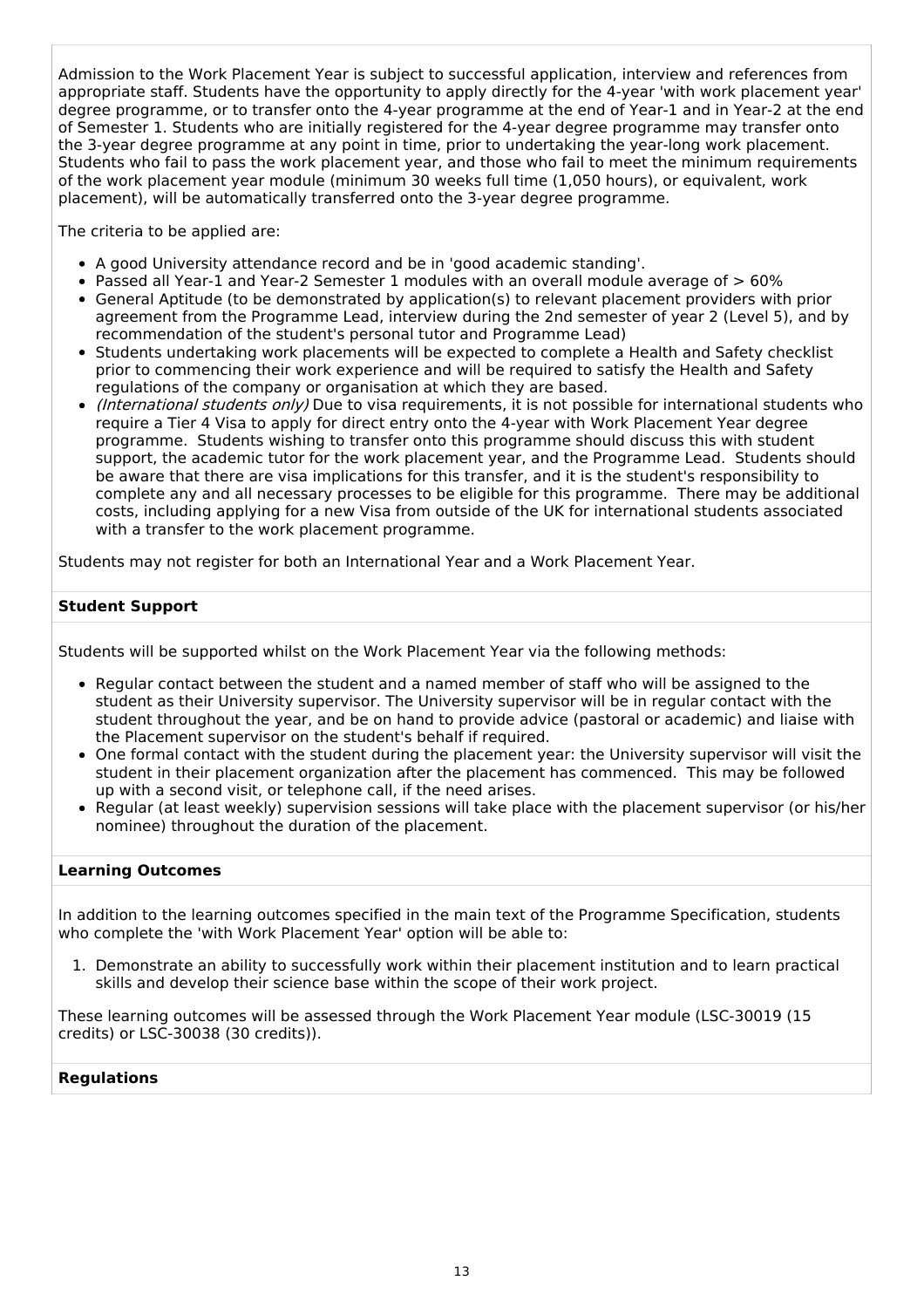Students registered for the 'with Work Placement Year' option are subject to programme-specific regulations (if any) and the University regulations. In addition, during the Work Placement Year, the following regulations will apply:

- Students undertaking the Work Placement Year must successfully complete either the Applied Life Sciences Placement (LSC-30019) module or Double Applied Life Sciences Placement (LSC-30038) module.
- In order to ensure a high quality placement experience, each placement agency will sign up to a placement contract (analogous to a service level agreement).
- Once a student has been accepted by a placement organisation, the student will make a preplacement visit and a member of staff identified within the placement contract will be assigned as the placement supervisor. The placement supervisor will be responsible for ensuring that the placement experience meets the agreed contract agreed with the University.
- The placement student will also sign up an agreement outlining his/her responsibilities in relation to the requirements of each organisation.

Students will be expected to behave professionally in terms of:

(i) conforming to the work practices of the organisation; and

(ii) remembering that they are representatives of the University and their actions will reflect on the School and have an impact on that organisation's willingness (or otherwise) to remain engaged with the placement.

#### **Additional costs for the Work Placement Year**

Tuition fees for students on the Work Placement Year will be charged at 20% of the annual tuition fees for that year of study, as set out in Section 1. The Work Placement Year can be included in your Student Finance allocation; to find out more about your personal eligibility see: [www.gov.uk](http://www.gov.uk/)

Students will have to bear the costs of travelling to and from their placement provider, accommodation, food and personal costs. Depending on the placement provider additional costs may include parking permits, travel and transport, suitable clothing, DBS checks, and compulsory health checks.

A small stipend may be available to students from the placement provider during the placement but this will need to be explored on a placement-by-placement basis as some organisations, such as charities, may not have any extra money available. Students should budget with the assumption that their placement will be unpaid.

Eligibility for student finance will depend on the type of placement and whether it is paid or not. If it is paid, this is likely to affect student finance eligibility, however if it is voluntary and therefore unpaid, should not affect student finance eligibility. Students are required to confirm eligibility with their student finance provider.

International students who require a Tier 4 visa should check with the Immigration Compliance team prior to commencing any type of paid placement to ensure that they are not contravening their visa requirements.

## **18. Annex - Programme-specific regulations**

### **Programme Regulations: Neuroscience (Combined Honours)**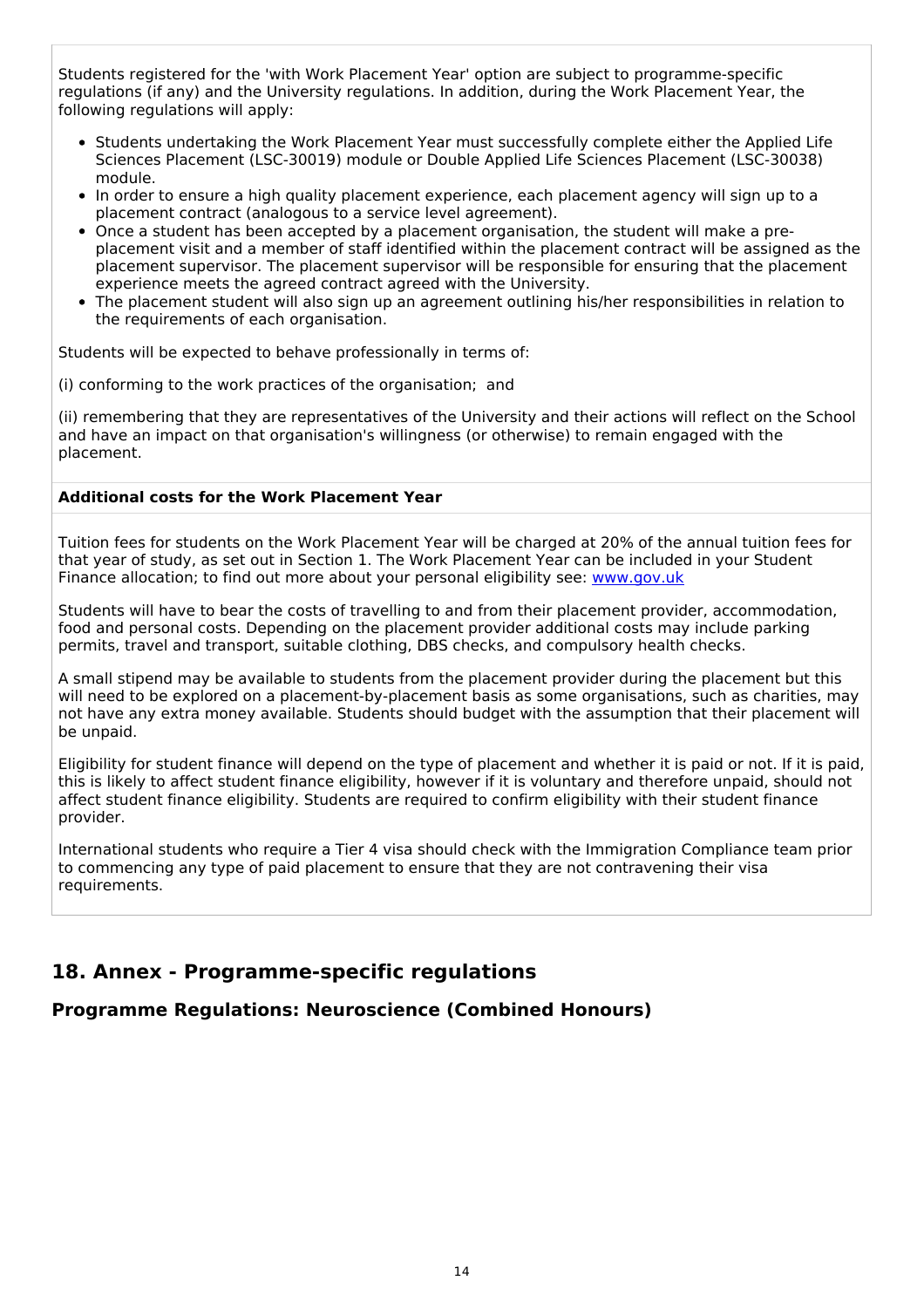| <b>Final Award and Award Titles</b> | BSc (Hons) Neuroscience<br>BSc (Hons) Neuroscience with International Year<br>BSc (Hons) Neuroscience with Work Placement Year                                                                                                    |
|-------------------------------------|-----------------------------------------------------------------------------------------------------------------------------------------------------------------------------------------------------------------------------------|
| <b>Intermediate Award(s)</b>        | BSc (Hons) Studies in Neuroscience<br>BSc (Hons) Studies in Neuroscience with International Year<br>BSc (Hons) Studies in Neuroscience with Work Placement Year<br>Diploma in Higher Education<br>Certificate in Higher Education |
| <b>Last modified</b>                | August 2019                                                                                                                                                                                                                       |
| <b>Programme Specification</b>      | https://www.keele.ac.uk/ga/programmespecifications                                                                                                                                                                                |

The University's Academic Regulations which can be found on the Keele University website [\(https://www.keele.ac.uk/regulations/](https://www.keele.ac.uk/regulations/)[\)\[1\]](https://scims-api.keele.ac.uk/#_ftn1) apply to and regulate the programme, other than in instances where the specific programme regulations listed below over-ride them. These programme regulations list:

- Exemptions which are characterised by the omission of the relevant regulation.
- Variations which are characterised by the replacement of part of the regulation with alternative wording.
- Additional Requirements which set out what additional rules that apply to students in relation to this programme.

The following **exemptions, variations** and **additional requirements** to the University regulations have been checked by Academic Services and have been approved by the Faculty Education Committee.

#### **A) EXEMPTIONS**

The clause(s) listed below describe where an exemption from the University's Academic Regulations exists:

For the whole duration of their studies, students on this Programme are exempt from the following regulations:

**No exemptions apply.**

#### **B) VARIATIONS**

The clause(s) listed below describe where a variation from the University's Academic Regulations exists:

#### **No variations apply**

#### **Additional Requirements**

The programme requirements listed below are in addition to the University's Academic Regulations: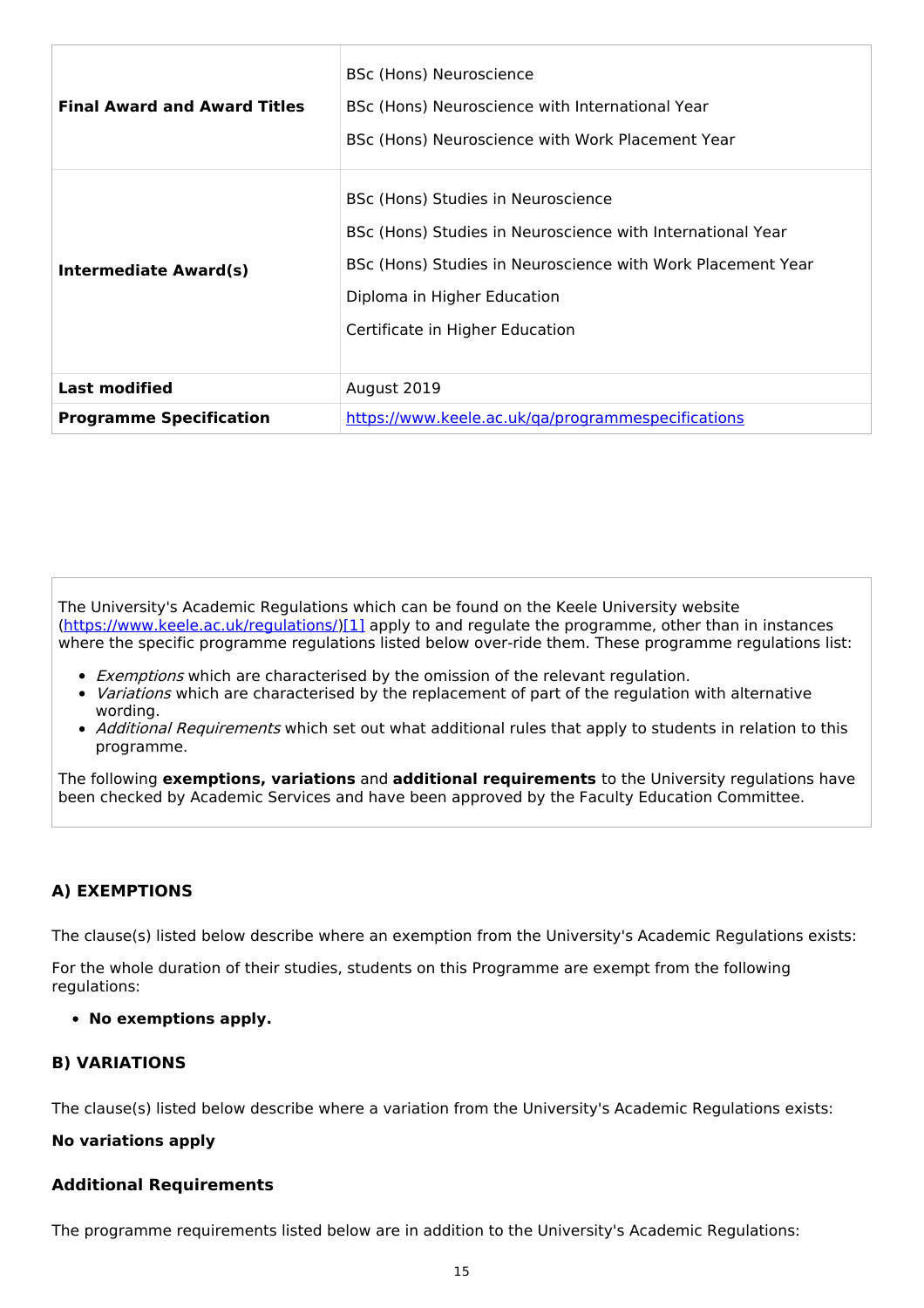### **Additional requirement 1: Royal Society of Biology Accreditation**

If applicable, a pass mark must be obtained in both of our zero-credit, lab-based modules (one at Level 4 and the other Level 5) and the Life Sciences Double Experimental Project with research skills assessment (or, subject to agreement, Double Applied Life Sciences Placement) to attain an accredited degree. For students who do not fulfil the conditions of this regulation, the degree award will be 'Studies in Neuroscience' and the degree will not be accredited by the Royal Society of Biology.

#### **Additional requirement 2: Attendance**

Attendance at tutorials, seminars, workshops and laboratory sessions on this programme is compulsory. Failure to attend a class without good cause will result in an informal warning. Failure to attend any subsequent classes without good cause will lead to the issuing of a formal University warning in accordance with Regulation 1A9 and could result in the requirement to withdraw from the university.

#### **Additional requirement 3: Self-Certification**

Self-certification of illness as a reason for absence from compulsory classes will be accepted for no more than two periods of absence, each covering no more than 7 days, per semester. Any subsequent absence for reasons of illness must be accompanied by a doctor's note.

#### **Additional requirement 4: Laboratory and tutorial classes**

- 1. Wearing a laboratory coat is compulsory in all laboratories. Students will not be allowed to attend the laboratory class without a laboratory coat.
- 2. Students must wear appropriate clothing in the laboratories, including sensible footwear. Closed shoes and low heels should be worn. This is to avoid tripping and to protect the feet in the case of spillages. Long hair must be tied back. Students who are inappropriately dressed may, at the discretion of the member of staff in charge, be excluded from the class and recorded as being absent without good cause.
- 3. Students who arrive late to laboratory classes may, at the discretion of the member of staff in charge, be excluded from the class and recorded as being absent without good cause.
- 4. Students who display serious misconduct in any class may, at the discretion of the member of staff in charge, be excluded from the class and recorded as being absent without good cause. Serious misconduct involves wilful damage to property, injury or threat to persons, or persistent disruption of teaching.
- 5. The unauthorised use of mobile phones or headphones is not permitted in any class.
- 6. Students are not permitted to record, video or photograph taught sessions or meetings with staff, except with the permission in advance of the staff concerned. Permission will be given where this is part of an approved disability adjustment. Any permission to record, video or photograph is for personal use only and all recordings, videos or photographs remain the property of the presenter and Keele University.

#### **Additional requirement 5: Health and Safety**

Students are required to read and follow the procedures in the School of Life Sciences Safety Handbook, which is available from the Biomedical Science Noticeboard on the KLE.

[\[1\]](https://scims-api.keele.ac.uk/#_ftnref1) References to University Regulations in this document apply to the content of the University's Regulatory Framework as set out on the University website here <https://www.keele.ac.uk/regulations/>.

## **Version History**

### **This document**

**Date Approved:** 01 February 2022

### **Previous documents**